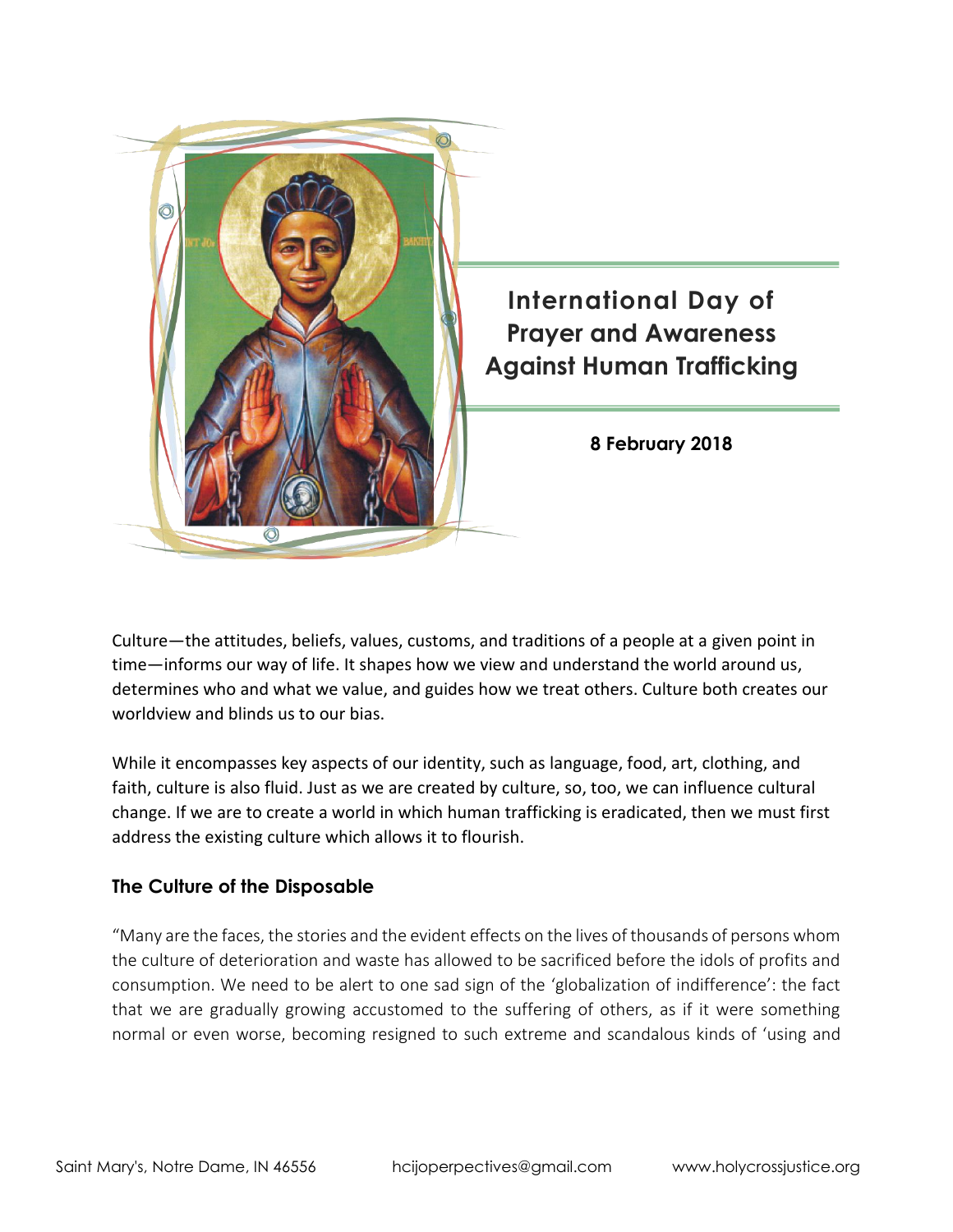discarding' and social exclusion as new forms of slavery, human trafficking, forced labor, prostitution and trafficking in organs." $^1$ "[T] his is 'scrap culture,' the culture of the disposable."<sup>2</sup>

"Globalized society frequently looks the other way with the pretense of innocence. Under the guise of what is politically correct or ideologically fashionable, one looks at those who suffer without touching them. But they are televised live; they are talked about in euphemisms and with apparent tolerance, but nothing is done systematically to heal the social wounds or to confront the structures that leave so many brothers and sisters by the wayside."<sup>3</sup>

"The culture of comfort, which makes us think only of ourselves, makes us insensitive to the cries of other people, makes us live in soap bubbles which, however lovely, are insubstantial; they offer a fleeting and empty illusion which results in indifference to others.... We have become used to the suffering of others." 4

## **For reflection**

- *What connections do you see between a "culture of deterioration and waste" and social exclusion in global society or in your own cultural reality?*
- *How might our attitudes and actions inadvertently contribute to social exclusion? What relationships do you see between social exclusion and human trafficking?*
- *What strategies have you discovered to counter numbness or indifference to suffering?*
- *In your imagination, picture yourself meeting a victim of human trafficking. What does this person look like? How do you approach him/her? How do the two of you interact? What stories does he/she tell? What emotions are present? What is your response to this person before you?*

*As you reflect on this interaction, to what extent have your responses to such questions been influenced by images of trafficking victims in your culture?*

# **Toward a Culture of Encounter**

Pope Francis tells us that, in stepping out of ourselves, we must be ready for an encounter, that "with our faith we must create a 'culture of encounter,' a culture of friendship, a culture in which we find brothers and sisters". 5

 $\overline{a}$ 

<sup>&</sup>lt;sup>1</sup> Pope Francis. [Address to the United Nations Office,](http://w2.vatican.va/content/francesco/en/speeches/2015/november/documents/papa-francesco_20151126_kenya-unon.html) Nairobi, Kenya, 26 November 2015.

<sup>2</sup> Pope Francis. [General Audience,](https://w2.vatican.va/content/francesco/en/audiences/2013/documents/papa-francesco_20130605_udienza-generale.html) 5 June 2013.

<sup>&</sup>lt;sup>3</sup> Pope Francis. [Message to Participants in the U.S. Regional Meetings of Popular Movements,](http://popularmovements.org/wp-content/uploads/2017/02/POPE-FRANCIS-MESSAGE-TO-USWMPM.pdf) 16-19 February 2017.

<sup>&</sup>lt;sup>4</sup> Pope Francis. [Homily during the visit to Lampedusa, Italy,](https://w2.vatican.va/content/francesco/en/homilies/2013/documents/papa-francesco_20130708_omelia-lampedusa.html) 8 July 2013.

<sup>5</sup> Pope Francis. Address on the Vigil of Pentecost with the Ecclesial Movements, Saint Peter's Square, 18 May 2013.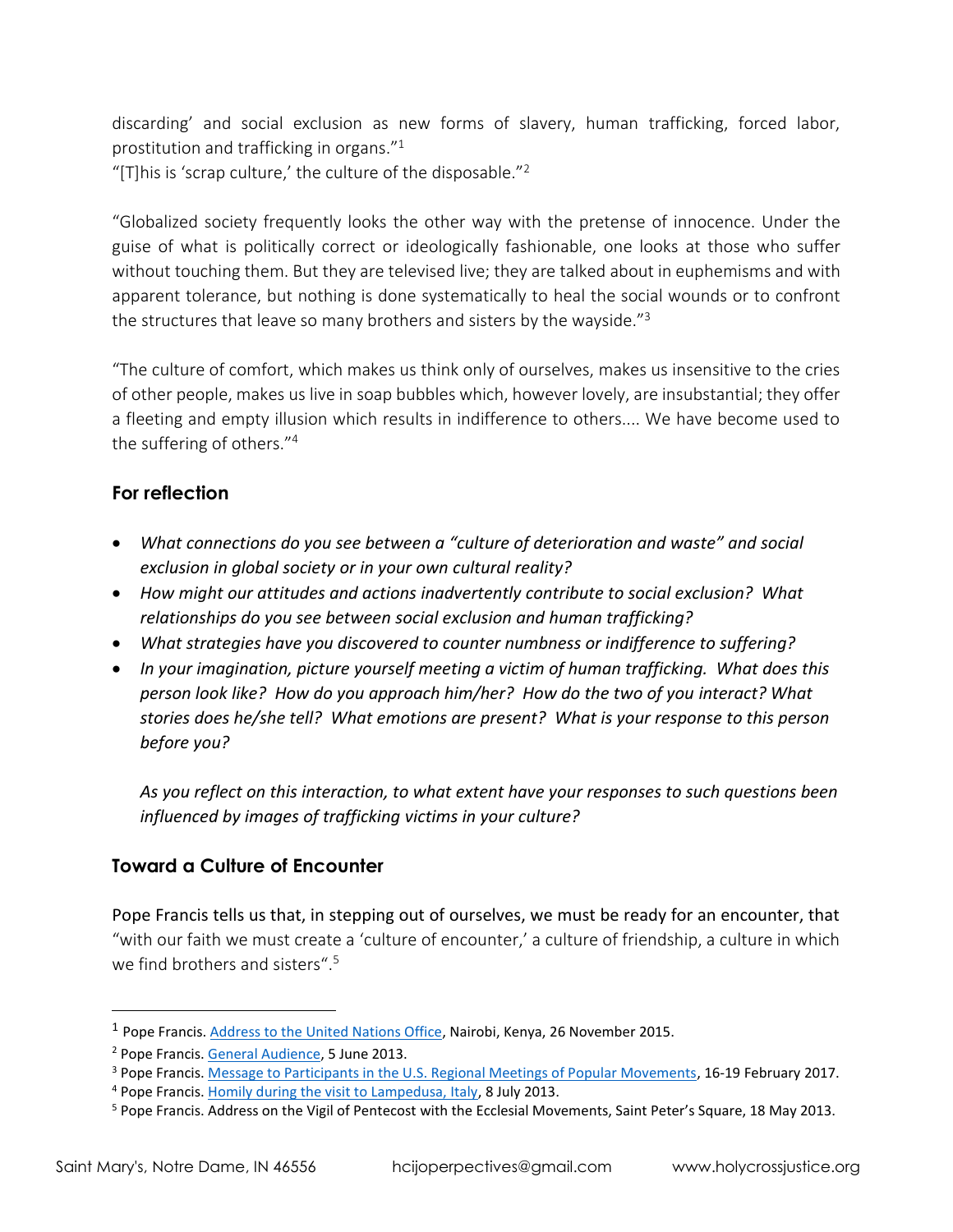"[W]e truly encounter another when 'I am wounded by the brilliance of his being, when I am touched by his action.' "<sup>6</sup>

"We are accustomed to a culture of indifference and we must strive and ask for the grace to create a culture of encounter, of a fruitful encounter, of an encounter that restores to each person his or her own dignity as a child of God, the dignity of a living person."7

For Pope Francis, the term "encounter" describes a rich and multifaceted concept, ranging from profound, dynamic, interpersonal interactions to societal structures and relationships that draw people together, and respect and embody the dignity, beauty and mystery of all whom they touch.

Pope Francis regards the creation of a global culture that fosters such deep, reverential interpersonal meetings, respect for human dignity, and societal right relationships as central to the Church's mission as well as a goal for all of human society. His culture of encounter is the antidote to the poisonous culture of objectification and commodification, selfishness and greed, and indifference and disregard that underlies and enables evils like human trafficking and other forms of violence.

### **For reflection**

- *What concrete actions can we take together to foster a "culture of encounter" in our diverse realities?*
- *To what actions will I personally commit?*

### **Sharing**

 $\overline{a}$ 

## **Closing: Prayer for the End of Human Trafficking**

As shared by the Sisters of Charity of Saint Elizabeth, Convent Station, N.J.<sup>8</sup>

God of freedom, beauty and truth we believe that your deepest desire, your most powerful energy, is that all creation might know abundant life.

<sup>7</sup> Pope Francis. Homily at Santa Marta, 13 September 2016. Quoted in "[Pope Francis at Mass: Overcome](http://en.radiovaticana.va/news/2016/09/13/pope_overcome_indifference,_build_a_culture_of_encounter/1257732)  [indifference, build a culture of encounter](http://en.radiovaticana.va/news/2016/09/13/pope_overcome_indifference,_build_a_culture_of_encounter/1257732)," *Vatican Radio.*

<sup>6</sup> Romano Guardini, quoted in Diego Fares, S.J. 2015. *The Heart of Pope Francis: How a New Culture of Encounter is Changing the Church and the World*. New York, NY: The Crossroad Publishing Company, p 21.

<sup>&</sup>lt;sup>8</sup> Resource can be found on the [Catholic Health Association of the United States website.](https://www.chausa.org/prayers/prayer-library/general-prayers-and-prayer-services/healing-and-health/a-prayer-for-victims-of-human-trafficking)